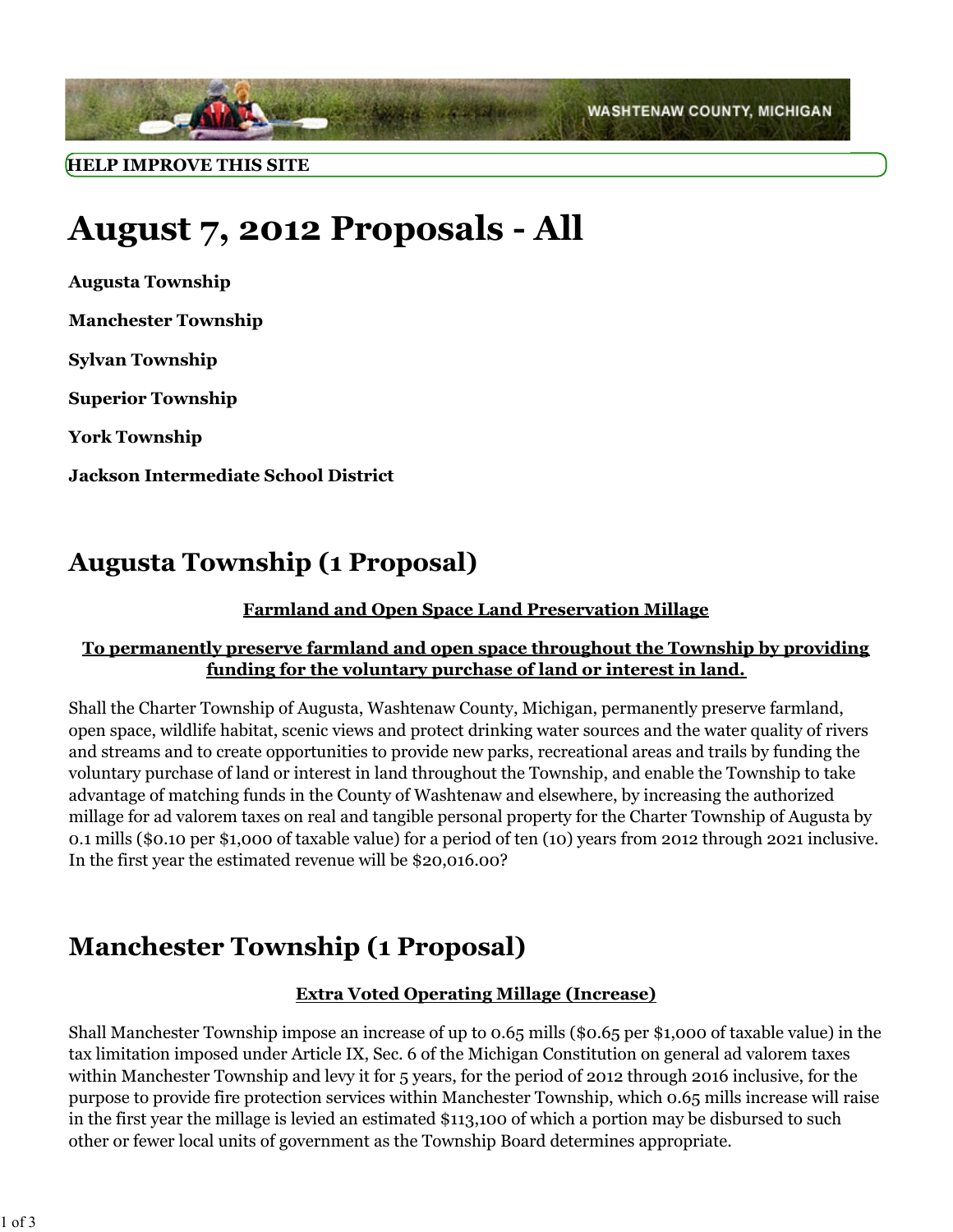# **Sylvan Township (1 Proposal)**

### PROPOSAL FOR NEW MILLAGE INCREASE

### FOR THE TOWNSHIP OF SYLVAN

Shall the limitation upon the total amount of general ad valorem taxes imposed upon real and tangible personal property for all purposes in any one year under the Michigan Constitution be increased in the Township of Sylvan, Washtenaw County, Michigan, by 4.40 mills (which is equal to \$4.40 per \$1,000 of taxable value of all such property) for a period of twenty (20) years, 2013 through 2032, inclusive, for the purpose of paying the Township's \$9,775,000.00 obligation to Washtenaw County and \$1,213,000.00 to the Washtenaw County Treasurer? The amount of revenue the Township will collect if that millage is approved and levied by the Township in the first year is estimated to be \$780,263.90. The proposed millage is a new additional millage, the revenue from which would be disbursed to the County of Washtenaw.

# **Superior Township (3 Proposals)**

#### **SUPERIOR TOWNSHIP RENEWAL OF FIRE MILLAGE**

Shall the expired previous voted increase in the tax limitation imposed under Article IX, Sec. 6 of the Michigan Constitution in the Charter Township of Superior of 3.0 mills (\$3.00 per \$1,000 of taxable value), be renewed at 3.0 mills (\$3.00 per \$1,000 of taxable value) and levied for 3 years, 2012 through 2014 inclusive, for the purpose of providing additional revenue for fire protection and prevention, which increase will raise an estimated \$1,655,352 in the first year the millage is levied? A portion of the second and third year millage levied on Hyundai's new construction only will be disbursed to the Local Development Finance Authority of the Charter Township of Superior.

#### **SUPERIOR TOWNSHIP RENEWAL OF LAW ENFORCEMENT MILLAGE**

Shall the expired previous voted increase in the tax limitation imposed under Article IX, Sec. 6 of the Michigan Constitution in the Charter Township of Superior of 2.25 mills (\$2.25 per \$1,000 of taxable value), be renewed at 2.25 mills (\$2.25 per \$1,000 of taxable value) and levied for 3 years, 2012 through 2014 inclusive, for the purpose of for law enforcement, which increase will raise an estimated \$1,241,514 in the first year the millage is levied? A portion of the second and third year millage levied on Hyundai's new construction only will be disbursed to the Local Development Finance Authority of the Charter Township of Superior.

#### **SUPERIOR TOWNSHIP MASTER PLAN AND ZONING ORDINANCE DEFENSE MILLAGE**

Shall the limitation on the total general ad valorem taxes which may be assessed in any one year upon real and tangible personal property in the Charter Township of Superior, Washtenaw County, Michigan, as provided by Article IX, Section 6, of the Michigan Constitution, be increased by 0.25 mills (\$0.25 per \$1,000 of taxable value) for a period of three years, 2012 through 2014, inclusive, for costs associated with defending the Township Master Plan and Zoning Ordinance, which may include the purchase of development rights and conservation easements and shall the Township levy this millage increase for those purposes, thereby raising in the first year an estimated \$ 137,945? A portion of the second and third year millage levied on Hyundai's new construction only will be disbursed to the Local Development Finance Authority of the Charter Township of Superior.

Should this proposal be approved?